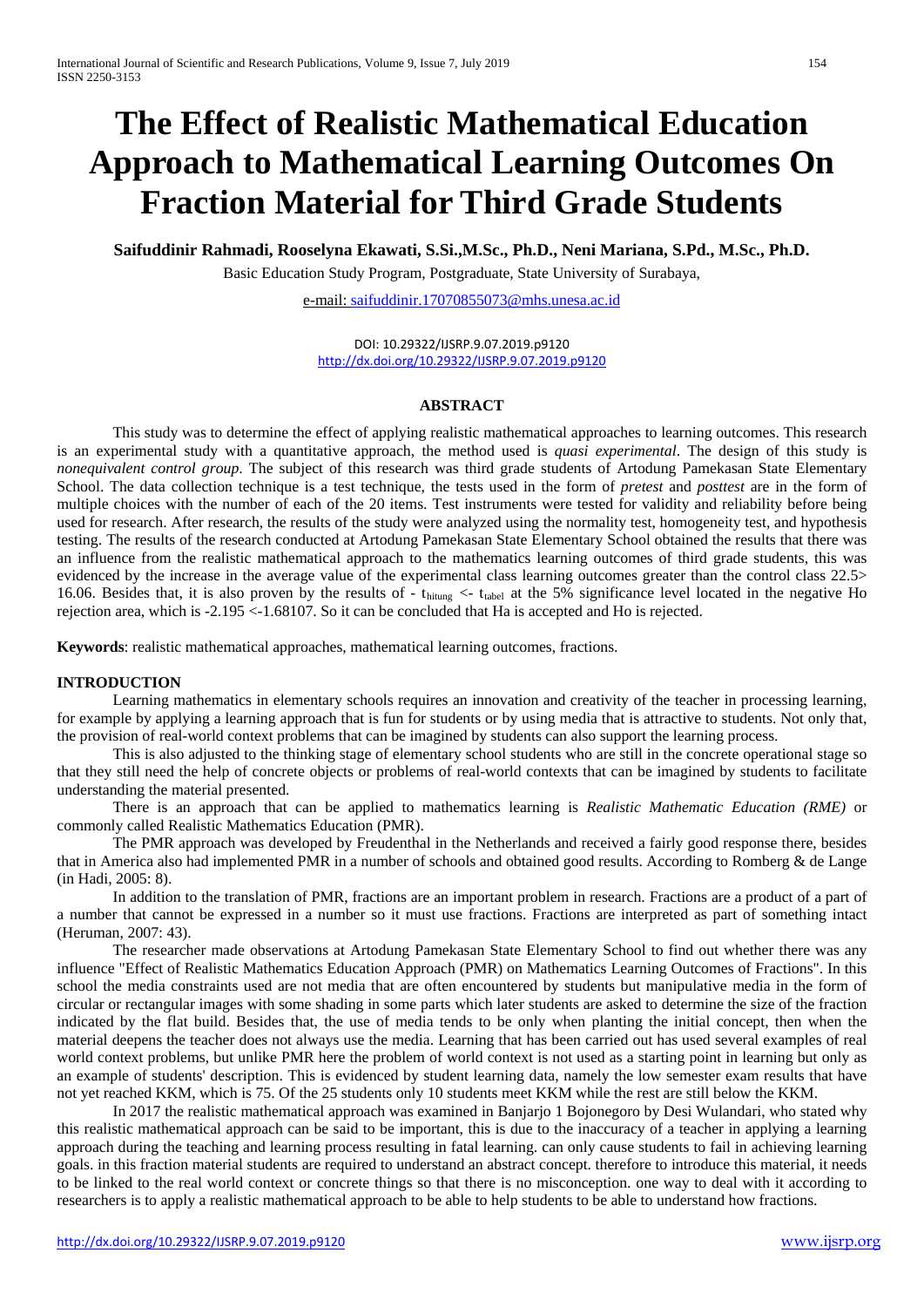Characteristics of PMR 1. Use of context The real world context, in PMR is used as a starting point in mathematics learning. 2. The use of models for progressive mathematicians, the model in PMR serves to bridge in changes from concrete mathematics to formal or more abstract mathematics. 3. Utilization of student construction results, Students play an active role in the process of rediscovering mathematical concepts, this is evidenced by the freedom of students to develop problem-solving strategies based on students' own thinking. 4. Interactivity, Learning requires a communication between students and students with their teachers. 5. Linkages, mathematical concepts do not consist of separate parts, but are interrelated between concepts with one another.

thus this realistic mathematical approach is expected to be suitable to be used in this study with its characteristics that this learning approach can be used as a starting point for students to understand the fractions in which third grade is the beginning of fraction conceptualization and is a basis of fraction learning. besides that the realistic mathematical approach prioritizes the process and most importantly the material is associated with the real world context in the form of examples and a problem and then guided in discussions and in the end can provide solutions to the problems they obtain.

based on this background, the formulation of the problem in this study is how the influence of the realistic mathematics education approach (PMR) on the learning outcomes of mathematics in the fractions of third grade students of Artodung Pamekasan State Elementary School.

# **METHOD**

The type of research used in this study is a type of experimental research. The type of quantitative research that will be applied aims to measure the influence of independent variables, namely the realistic mathematical approach and the dependent variable is the result of learning mathematics. The form of design in this study uses the *Pretest-Posttest Control Group Desaign* (Emzir, 2011,: 98).

**Table 1. Research Design**

The *Pretest-Posttest Control Group Desaign* can be described as follows.

| Kelompok   | <b>Pretest</b>              | Variabel<br>perlakuan | Post-test |
|------------|-----------------------------|-----------------------|-----------|
| Eksperimen | 01                          |                       |           |
| Kontrol    |                             |                       | . )4      |
|            | Source: (Sugiyono, 2016:76) |                       |           |

# Information:

- O1 : *Pretest* results in the control group
- O2 : *Posttest* results in the experimental group
- O3 : *Pretest* results in the control group
- O4 : *Posttest* results in the experimental group
- X : Treatment

In the experimental group the learning was done by applying a realistic mathematical approach while the control group applied a conventional learning model.

In this study the research subjects were third grade students A and B class of Artodung Pamekasan State Elementary School. The research sample used was 20 students for the control class and 20 for the experimental class. The timing of the research is carried out approximately between March and April 2019 in the even semester 2018/2019.

There are two research instruments to be carried out in this study, namely: 1. Test sheets, in this test sheet containing questions about mastery of the material with almost the same level of difficulty, the test sheets in the test are in multiple choices with three answer choices, A, B, C with the number of questions as many as 20 questions. Questions were given to the experimental class which received treatment and control classes that were not treated. 2. This observation sheet aims to determine the extent of the influence of realistic mathematical approaches to student learning outcomes. The observations that will be made are the researcher acting as a beginner teacher in third grade, then the class teacher or peer researcher observes the implementation of the application of realistic mathematical approaches when learning takes place.

The techniques used to collect data by researchers are two: 1. Observation techniques, aiming to observe the teacher in carrying out the use of digital literacy when learning takes place in the experimental class and 2. The test technique aims to measure or know the progress of students during learning, there are two implementations in this test technique, namely the implementation of the pre-test and post-test.

Furthermore, after data collection techniques, data analysis techniques will be carried out using a quantitative approach to data presented in the form of numbers. The analytical technique of data used in relation to the quantitative approach is the calculation of answers to problem formulation and hypothesis presentation, which are held in two stages: Data analysis is divided into first, validity and reliability tests. 2. Analysis of the results data are normality test and hypothesis test

# **RESULT**

The results of the study consisted of the results of expert validation, the results of research in the field, and the results of inferential analysis. The following are the results of the learning device validation and research instruments used in this study, which have been validated by experts, the following are the results of validated data.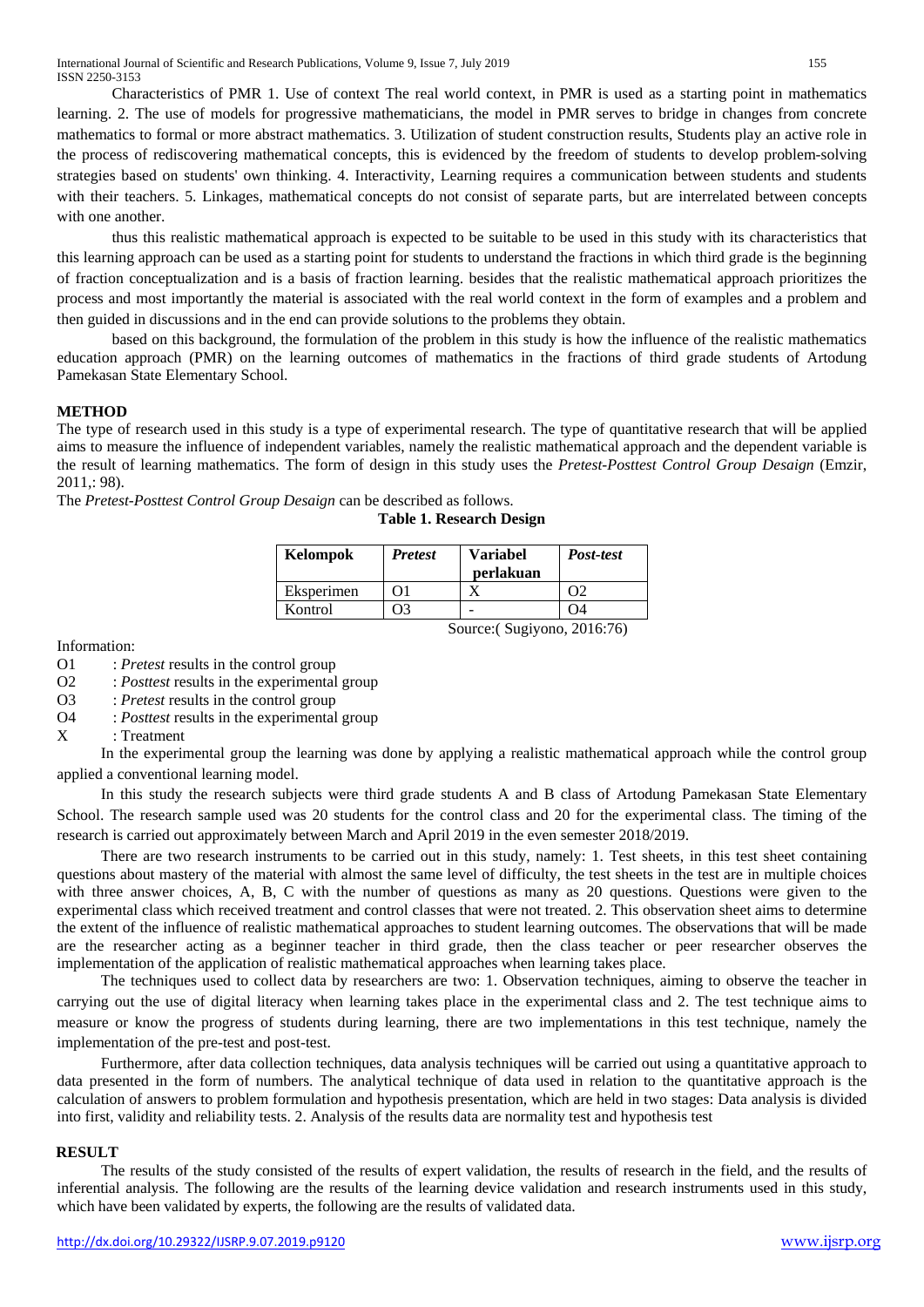| <b>Validation results</b>                | <b>Average Validation</b><br>Value | Category    | <b>Information</b>            |
|------------------------------------------|------------------------------------|-------------|-------------------------------|
| <b>RPP</b>                               | 3.55                               | B / Valid   | Can be used with revisions    |
| <b>LKPD</b>                              | 3.65                               | $B /$ Valid | Can be used with revisions    |
| <b>Test Sheet</b><br>(Pretest)           | 3,88                               | B / Valid   | Can be used without revisions |
| <b>Test Sheet</b><br>( <i>posttest</i> ) | 3,88                               | B / Valid   | Can be used without revisions |

The validation results related to the RPP syllabus, LKPD, and Test Sheets both *pretest* and *posttest* in the table show the average feasibility validation of the four learning instruments and research instruments from the validator to get a good category, so it can be concluded that the learning device is feasible to use with little revision.

The following is the percentage of the comparison of Pre-test and Post-test scores

## **Pre-test and Post-test Value Results on learning outcomes**

|                        | Source: processed data |       |  |
|------------------------|------------------------|-------|--|
| <b>Average Value</b>   | 53.6                   | 92.95 |  |
| <b>Amount of Value</b> | 1072                   | 1859  |  |

For the results of the analysis of observations of experimental class student learning results showed that for the *pretest* results the average presentation was 53.6% with the medium category and for the *posttest* results the average presentation was 92.95% with a very high category. Based on the results of the analysis of the observations of the learning outcomes of the control class students for *pretest* and *posttest* in the control class and the experimental class there is an influence of the application of a realistic mathematical approach because there are very significant differences.

|                        |       | <b>Pre-test and Post-test Value Results on learning outcomes</b> |  |
|------------------------|-------|------------------------------------------------------------------|--|
| <b>Amount of Value</b> | 811   | 1498                                                             |  |
| <b>Average Value</b>   | 40.55 | 74.9                                                             |  |

**Source: processed data**

The results of student learning outcomes in the control class showed that for the *pretest* results the average presentation was 40.55% with less and for the *posttest* results the average presentation was 74.9% with sufficient categories. Based on the results of the analysis of learning outcomes for the control class for the *pretest* and *posttest* only at the stage of less and sufficient. In this case it has not shown good results.

From the table above, it can be seen that the comparison between the average pre-test value and the post-test value is higher post-test value.

 Furthermore, the translation related to the normality test of data obtained from student learning outcomes and collaboration, the researcher used the *SPSS 21.00* program with the *kolmogorov-smirnov* technique at a significant level of 0.05. The selection of the *Kolmogorov-Smirnov* test because this technique can test in large or small quantities, besides that, the data in this study are interval scale or ratio.

The results of the normality test that has been processed are in table 4.13

**Table 4.13**

# **Normality Test Results**

| <b>Variant</b>                                                 | <b>Class</b> | Kolmogorov-Smirnov | Sig-  |
|----------------------------------------------------------------|--------------|--------------------|-------|
| LKPD ( <i>Pretest</i> )                                        | Kontrol      | 0,583              | 0,886 |
| LKPD (Postest)                                                 |              | 0,666              | 0,766 |
| LKPD (Pretest)                                                 |              | 0,605              | 0,857 |
| LKPD(Postest)                                                  | Eksperimen   | 0,692              | 0,724 |
| Learning<br>outcomes                                           |              | 0,912              | 0,377 |
| ( <i>Pretest</i> )<br>Learning outcomes<br>( <i>Posttest</i> ) | Kontrol      | 0,671              | 0,759 |
| Learning outcomes                                              |              | 0,691              | 0,727 |
| ( <i>Pretest</i> )<br>Learning outcomes<br>( <i>Posttest</i> ) | Eksperimen   | 0.788              | 0,563 |

# **Source: processed data**

Normality test data based on table 4.13 above obtained that, the results of the significance level of the collaboration variable and creative thinking of students in the control class and experimental class were more than 5% or 0.05. So based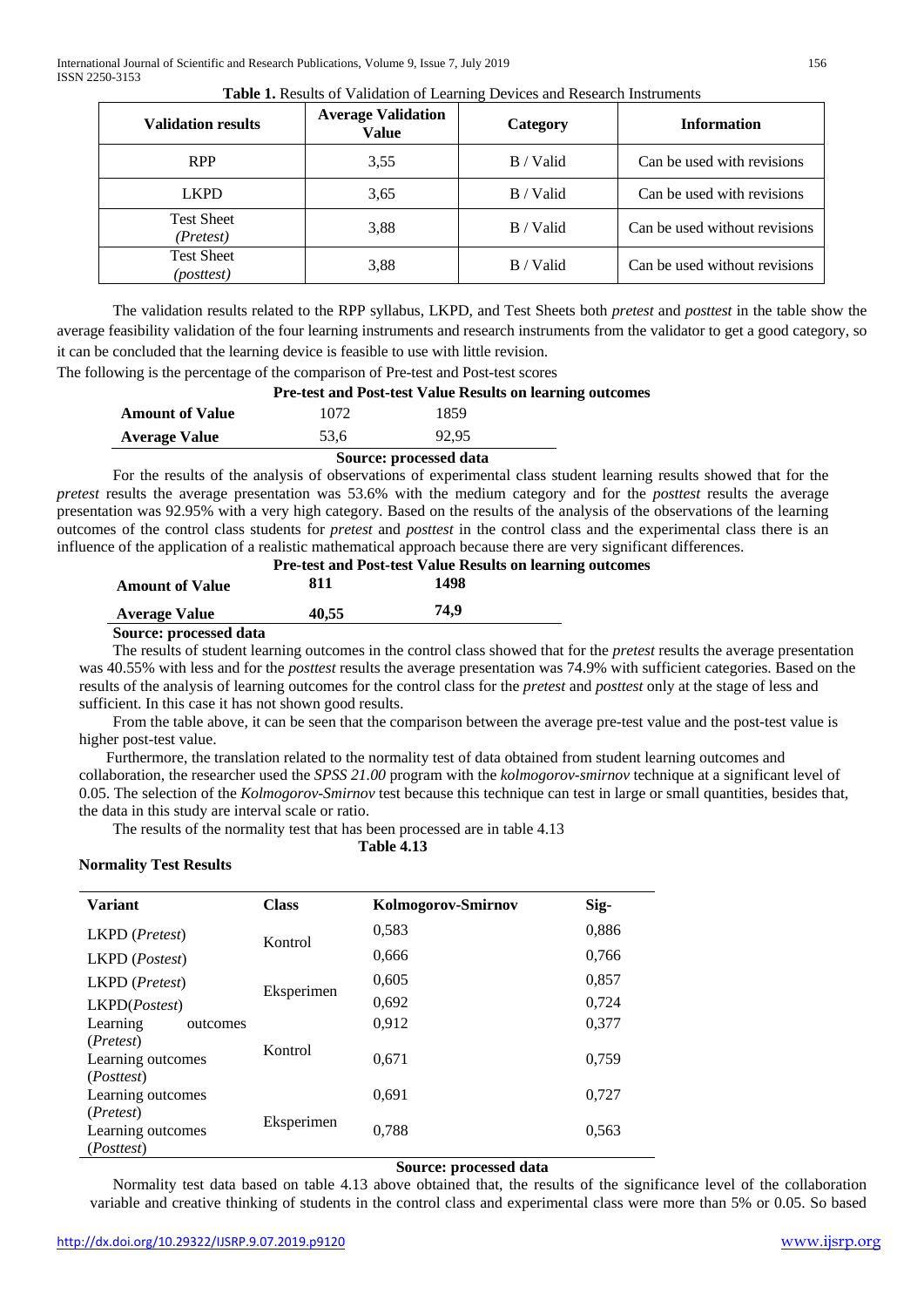on the acquisition, it can be concluded that the analysis requirements test has been determined because all data that has been obtained is normally distributed.

The homogeneity test carried out in this study aims to determine the similarity of the sample section. In the homogeneity test, researchers used the *SPSS 21.00* program with a *one way ANOVA test* technique at a significant level of 0.05. The homogeneity test results can be seen below.

#### **Table 4.14**

| <b>Homogeneity Test Results</b> |  |  |
|---------------------------------|--|--|
|---------------------------------|--|--|

| ັ<br><b>Variable</b>                     | <b>Levene Statistic</b> | df1 | df2 | Sig.  |
|------------------------------------------|-------------------------|-----|-----|-------|
| LKPD (Pretest)                           | $1,489$ <sup>a</sup>    | -5  | 12  | 0,264 |
| LKPD ( <i>Posttest</i> )                 | $2,118^a$               | - 5 | 10  | 0,146 |
| Learning outcomes<br>( <i>Pretest</i> )  | $1,911^a$               | 4   | 11  | 0,179 |
| Learning outcomes<br>( <i>Posttest</i> ) | $1,931^a$               | -3  | 11  | 0,183 |

### **Source: processed data**

Based on the acquisition of homogeneity test data in table 4.13, each variable gets more than 5%. Then concluded that the second sample homogeneous variance (HO is rejected) and requirements test analysis has been fulfilled.

Interpretation of the results of hypothesis testing data, the hypothesis of this study is "there is the influence of a realistic mathematical approach to the mathematics learning outcomes of third grade students of Artodung State Elementary School". The results of these hypotheses are tested from the results of the research data that has been conducted. This can be seen from the average score of the experiment class and control *posttest*. The results of research in A class of third grade are greater than the average score in B class of third grade. The average of A class of third grade students is 82.5 and the average of B class of third grade students is 71.7.

Based on the observations of table 4.13, it can be seen that the two classes that have been tested are the class that applies the realistic mathematical approach and the class applying conventional learning, the results of the significance level of the normality test for each of the two groups are obtained. Data on student learning outcomes (*pretest*) of 0.857 in the control class and in the experimental class of 0.866 while, at the time (*posttest*) in the control class of 0.766 and in the experimental class of 0.724. Because the two classes that have been tested have a significance value of 5 0.05, it can be concluded that the student learning outcomes data are normally distributed in each group.

Based on the observations of table 4.13, it can be seen that the two classes that have been tested are the class that applies the realistic mathematical approach and the class applying conventional learning, the results of the significance level of the normality test for each of the two groups are obtained. Data on the collaboration ability of students (*pretest*) is 0.857 in the control class and in the experimental class is 0.866 while, at the time (*posttest*) in the control class is 0.766 and in the experimental class is 0.724. Because the two classes that have been tested have a significance value of 5 0.05, it can be concluded that the student learning outcomes data are normally distributed in each group.

In table 4.16 shows that, the *mean* results of student learning outcomes at the time (*posttest*) amounted to 74,350 in the control class and experimental class at 92,950. While in table 4.16 for the results of the Independent Sample T-Test test about the influence of the realistic mathematical approach to student learning outcomes (*posttest*) the results obtained  $t_{hitung}$  (6.747) >  $t_{table}$  (1.686) with df.38 at the 0.05 significance level. Because the significance level is 5 0.05 then  $H_0$  is rejected while  $H<sub>a</sub>$  is accepted. So, it shows that there are differences in critical thinking skills of students in the experimental class and in the control class at the time (*posttest*) because in the experimental class there is treatment that is by applying realistic mathematical approaches during learning and in the control class there is no treatment ( treatment) given. Based on the results obtained, it can be concluded that the learning outcomes of students who apply realistic mathematical approaches are significantly higher than the learning outcomes of students who only apply conventional learning.

### **CLOSING**

Based on the results of the discussion described above, it can be concluded that: There is an influence of the realistic mathematical approach to the learning outcomes of mathematics in the fractions of students in third grade Elementary School.

And suggestions from this research are Based on the conclusions that have been described above and the experience of researchers during the research, the suggestions that can be given are as follows:

- 1. Realistic mathematical approach in learning, can be used as a reference and alternative for teachers or educators to improve mathematics learning outcomes.
- 2. The researcher only examines the effect of realistic mathematical approaches on student learning outcomes. For researchers who want to research further with the same variable, it is expected that the material used is different so that the other material used can be seen from the analysis with the variables used.